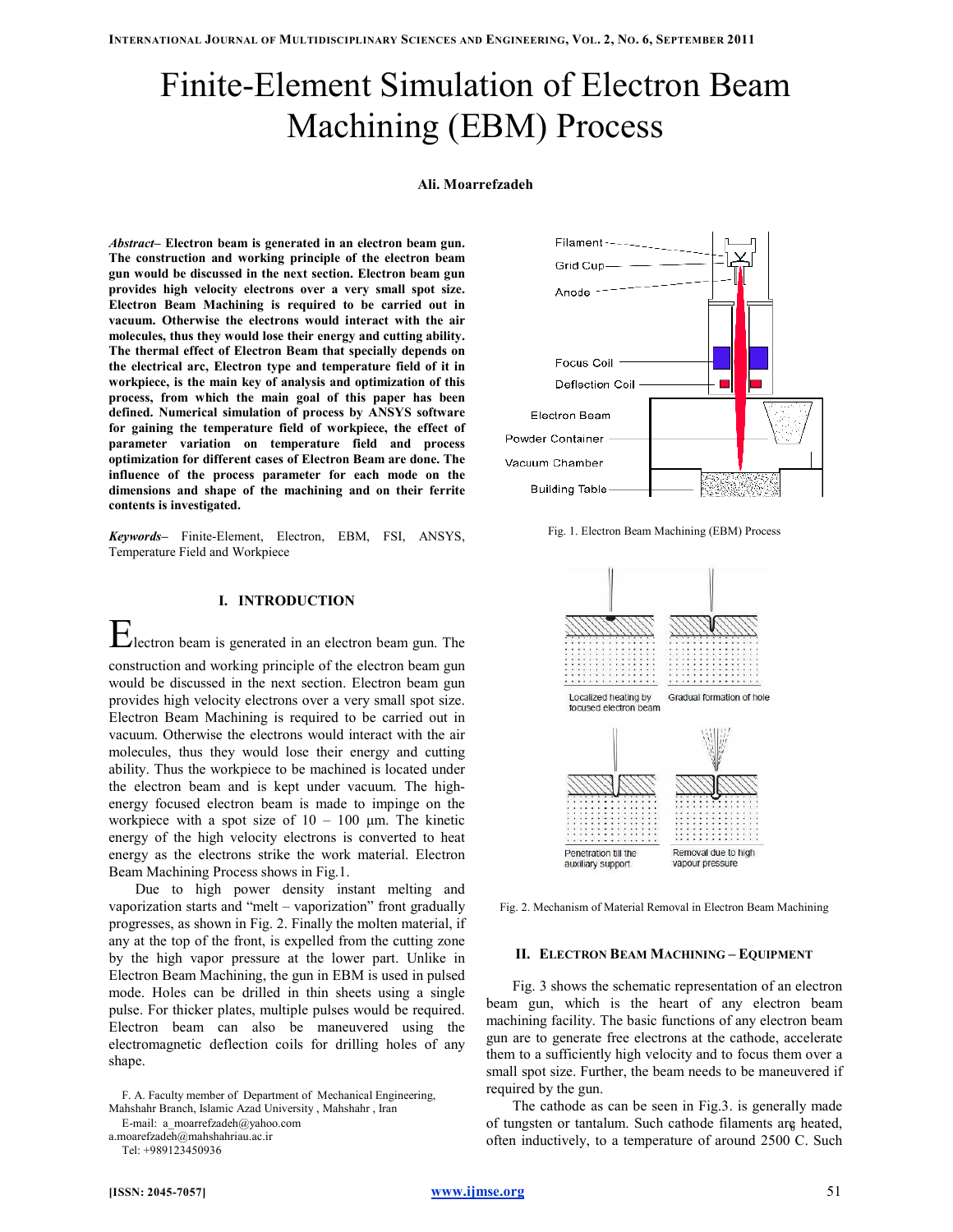heating leads to thermo-ionic emission of electrons, which is further enhanced by maintaining very low vacuum within the chamber of the electron beam gun. Moreover, this cathode cartridge is highly negatively biased so that the thermo-ionic electrons are strongly repelled away from the cathode. This cathode is often in the form of a cartridge so that it can be changed very quickly to reduce down time in case of failure.



Fig. 3. Electron Beam Gun

Just after the cathode, there is an annular bias grid. A high negative bias is applied to this grid so that the electrons generated by this cathode do not diverge and approach the next element, the annular anode, in the form of a beam. The annular anode now attracts the electron beam and gradually gets accelerated. As they leave the anode section, the electrons may achieve a velocity as high as half the velocity of light.

The nature of biasing just after the cathode controls the flow of electrons and the biased grid is used as a switch to operate the electron beam gun in pulsed mode.

After the anode, the electron beam passes through a series of magnetic lenses and apertures. The magnetic lenses shape the beam and try to reduce the divergence. Apertures on the other hand allow only the convergent electrons to pass and capture the divergent low energy electrons from the fringes. This way, the aperture and the magnetic lenses improve the quality of the electron beam.

Then the electron beam passes through the final section of the electromagnetic lens and deflection coil. The electromagnetic lens focuses the electron beam to a desired spot. The deflection coil can manoeuvre the electron beam, though by small amount, to improve shape of the machined holes.

Generally in between the electron beam gun and the workpiece, which is also under vacuum, there would be a series of slotted rotating discs. Such discs allow the electron beam to pass and machine materials but helpfully prevent metal fumes and vapor generated during machining to reach the gun. Thus it is essential to synchronize the motion of the rotating disc and pulsing of the electron beam gun.

Electron beam guns are also provided with illumination facility and a telescope for alignment of the beam with the workpiece.

Diffusion pump is essentially an oil heater. As the oil is heated the oil vapour rushes upward where gradually converging structure as shown in Fig.4 is present. The nozzles change the direction of motion of the oil vapour and the oil vapour starts moving downward at a high velocity as jet. Such high velocity jets of oil vapour entrain any air molecules present within the gun. This oil is evacuated by a rotary pump via the backing line. The oil vapour condenses due to presence of cooling water jacket around the diffusion pump.



Fig. 4. Working of a Diffusion Pump

# III. NUMERICAL SIMULATION

Finite elements simulations are done in 3 steps with the main pieces:

- 1- Modeling by FEMB
- 2- The thermal study and processing
- 3- Post-Processing result of analysis by

ANSYS software for results discussion

The process parameters, which directly affect the machining characteristics in Electron Beam Machining, are:

- The accelerating voltage
- The beam current
- Pulse duration
- Energy per pulse
- Power per pulse
- Lens current
- Spot size
- Power density

As has already been mentioned in EBM the gun is operated in pulse mode. This is achieved by appropriately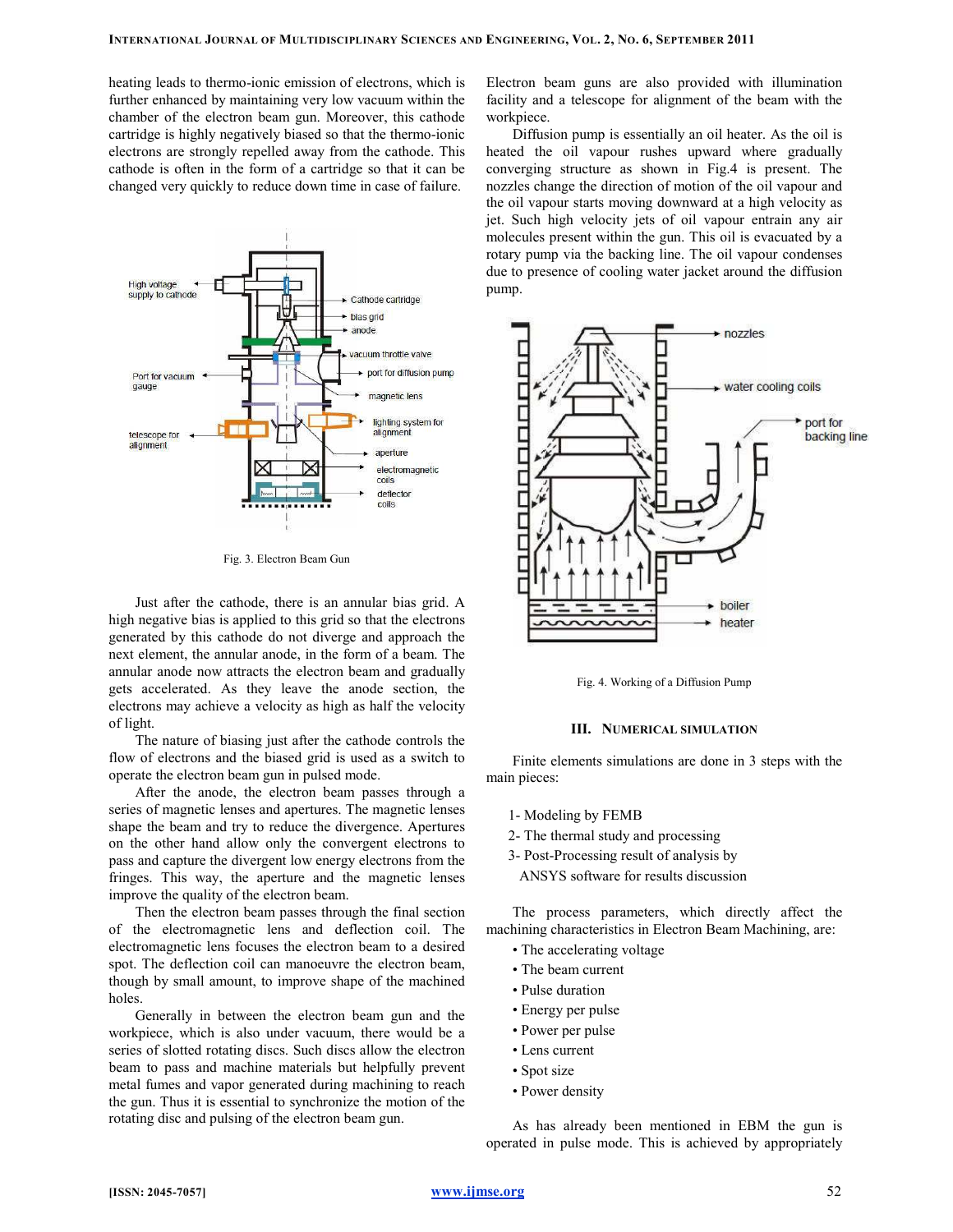biasing the biased grid located just after the cathode. Switching pulses are given to the bias grid so as to achieve pulse duration of as low as 50 µs to as long as 15 ms.

Increasing the beam current directly increases the energy per pulse. Similarly increase in pulse duration also enhances energy per pulse. High-energy pulses (in excess of 100 J/pulse) can machine larger holes on thicker plates.

The energy density and power density is governed by energy per pulse duration and spot size. Spot size, on the other hand is controlled by the degree of focusing achieved by the electromagnetic lenses. A higher energy density, i.e., for a lower spot size, the material removal would be faster though the size of the hole would be smaller.

The plane of focusing would be on the surface of the workpiece or just below the surface of the workpiece. This controls the kerf shape or the shape of the hole as schematically shown in Fig. 5.



Fig. 5. Typical kerfs shape of electron beam drilled hole

# VI. ELECTRON BEAM PROCESS CAPABILITY

EBM can provide holes of diameter in the range of 100 µm to 2 mm with a depth upto 15 mm, i.e., with a l/d ratio of around 10. Fig.5. schematically represents a typical hole drilled by electron beam. The hole can be tapered along the depth or barrel shaped. By focusing the beam below the surface a reverse taper can also be obtained. Typically as shown in Fig. 5, there would be an edge rounding at the entry point along with presence of recast layer. Generally burr formation does not occur in EBM.

A wide range of materials such as steel, stainless steel, Ti and Ni super-alloys, aluminum as well as plastics, ceramics, leathers can be machined successfully using electron beam. As the mechanism of material removal is thermal in nature as for example in electro-discharge machining, there would be thermal damages associated with EBM. However, the heat-affected zone is rather narrow due to shorter pulse duration in EBM. Typically the heataffected zone is around 20 to 30 µm.

Some of the materials like Al and Ti alloys are more readily machined compared to steel. Number of holes drilled per second depends on the hole diameter, power density and depth of the hole as well as material type as mentioned earlier.

EBM does not apply any cutting force on the workpieces. Thus very simple work holding is required. This enables machining of fragile and brittle materials by EBM. Holes can also be drilled at a very shallow angle of as less as 0 20 to 30 .

EBM provides very high drilling rates when small holes with large aspect ratio are to be drilled. Moreover it can machine almost any material irrespective of their mechanical properties. As it applies no mechanical cutting force, work holding and fixturing cost is very less. Further for the same reason fragile and brittle materials can also be processed. The heat affected zone in EBM is rather less due to shorter pulses. EBM can provide holes of any shape by combining beam deflection using electromagnetic coils and the CNC table with high accuracy.

However, EBM has its own share of limitations. The primary limitations are the high capital cost of the equipment and necessary regular maintenance applicable for any equipment using vacuum system. Moreover in EBM there is significant amount of non-productive pump down period for attaining desired vacuum. However this can be reduced to some extent using vacuum load locks. Though heat affected zone is rather less in EBM but recast layer formation cannot be avoided.

For the determination of the temperature distribution a direct spatially and time resolved temperature measurement by means of micro thermo elements has been carried out. The temperature measurements have been completed through simulation by means of the finite element method (FEM). Here also the influence of different base plates and their heat dissipation is examined.

The experimentally determined temperature course and also the temperature course which had been calculated by means of the Finite Element model shows a steep temperature drop in accordance with the distance to the bonding area. The examination of the bond welds by means of scanning electron microscopy shows – with the optimum bonding temperature – a smooth and clearly-to-define boundary layer between silicon and glass. With high temperatures beside the silicon, however, the glass also melts and a mechanical interlocking of both materials occurs.

Distortions or stresses which develop during bonding in the silicon monocrystal may be made visible by means of the Raman microprobe spectroscopy. In accordance with its simple crystal structure (Si-Si bonds only), the silicon monocrystal shows in the Raman spectrum only one relatively sharp peak at a wave number of 520 cm)1. When distortions or bonds in the silicon occur during bonding, a frequency shift of Dx occurs. The measurements point to a change of the crystal lattice and to the formation of internal stresses.

# V. TECHNOLOGICAL AND MECHANICAL CHARACTERIZATION

For a characterization of the technological and mechanical properties of electron beam silicon-glass bonds a series of methods may be used. Among those are their resistance against a chemical attack in the form of etching, the helium- leak-test for the detection of gas leaks, the bursting pressure test for the determination of the strength of hermetically tight joints, the micro-Chevron test for the control of the fracture mechanics of the brittle-elastic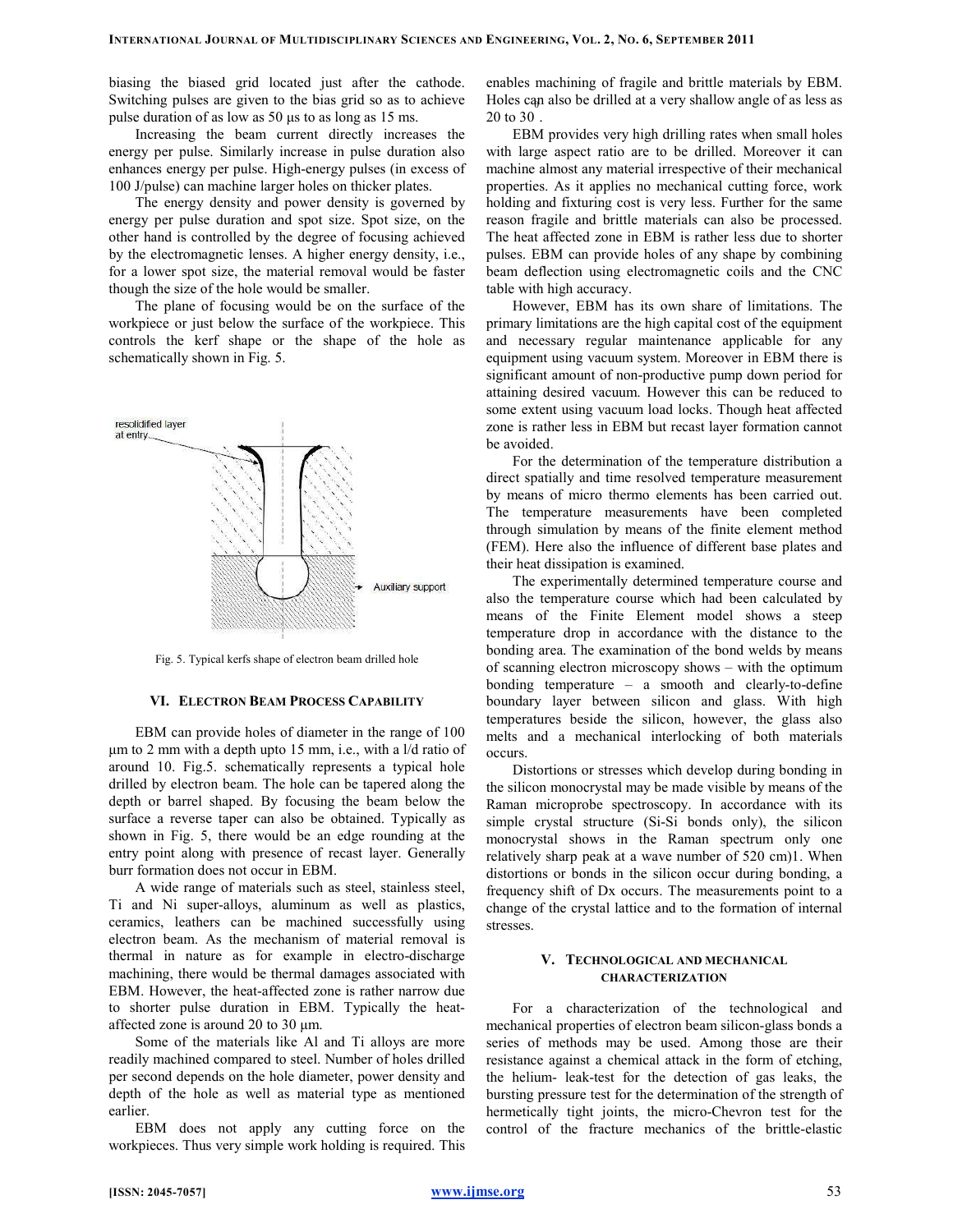a)

b)

components and also the tensile test for the determination of the maximally transmissible force.

By means of variations of electron beam transmission machining (contour machining, simultaneous machining and mask technique), micro-structured components and also components with small dimensions may be welded. For carrying out electron beam transmission machining, one of both joining partners must to a very large extent be transparent for the electron light. This joining partner is irradiated by a highenergy electron beam without, however, being significantly heated up. The absorption of the electron beam, i.e., the direct heating through the electron effect occurs in the second joining partner the absorption ability of which, in this method, must be increased by pigmentation and/or aggregates (mainly soot). The irradiated shaped part is molten through heat dissipation from the already developed molten metal of the absorbing joining partner. The non-absorbing component area is, subsequently, heated indirect.

In order to realize a decrease of the joining point dimensions the mask technique is applied. Amask is positioned between the laser optics and the joining partners. On this mask the structures of the weld which are produced by means of lithography are placed in a chromium layer.

The simple changeability of the masks which are optional in their structurisation allows a high flexibility in regard to the joining geometry. Only one line-shaped laser system for machining of different structures with very simple movements is necessary, as the exact contour of the weld is determined by the mask.

With the increasing energy input by higher laser powers or lower movement speeds, the quantity of the developed molten metal in the joining zone increases. Caused by the volume expansion of the thermoplastic materials during the interface from solid to liquid state, larger quantities of molten metal are displaced to the sides of the weld by the joining pressure. This results in a larger joining zone which thus does no longer correspond with the dimensions of the mask structures. An example of the microstructurised components is shown in Fig. 6.



Fig. 6. Microstructurised component welded with the mask technique

#### VI. RESULTS AND DISCUSSION

Conclusions for fluid temperature field copper temperature field, completely shown in Fig. 7.





Fig. 7. Conclusions for temperature field: (a) temperature field (b) Copper temperature field

A complete 3D mathematical model for the EBM process is developed, the complete solution for a 3D case can be obtained if the numerical solution procedures proposed by Hu and Tsai are followed. The biggest challenge for such a 3D solution lies in the cost of numerical computation. Normally, the plasma flow can be computed with a relatively large grid size, but the metal flow requires a much smaller grid size in order to resolve various body forces within the tiny droplet.

Hu and Tsai used 0.1 mm grid size and  $5*10^{-5}$  s time steps in their computations [7]. It is almost impossible to use the same resolutions for the 3D model. For example, in this study, the grid size is 0.2 mm and the average time step is  $5*10^{-5}$  s. The numerical computations showed that the 0.2 mm grid size was not small enough to accurately calculate the balance of the surface tension force and the strong electromagnetic force in the pendant droplet.

As it already takes hours to calculate one time step, it is impractical to further reduce grid size. Thus, simplifications must be made based on the interest of current study.

This study focuses on the evolvement of the 3D plasma arc during the metal transfer process in EBM. Therefore, the fluid flow and heat transfer inside the metal zone can be greatly simplified because they have little effect on the electric and magnetic fields in plasma arc. As plasma arc is greatly affected by the topology of the metal zone and slightly affected by the temperature of the metal zone, tracking the topology of the metal zone by VOF method is more important for the model. Thus, the coupling of the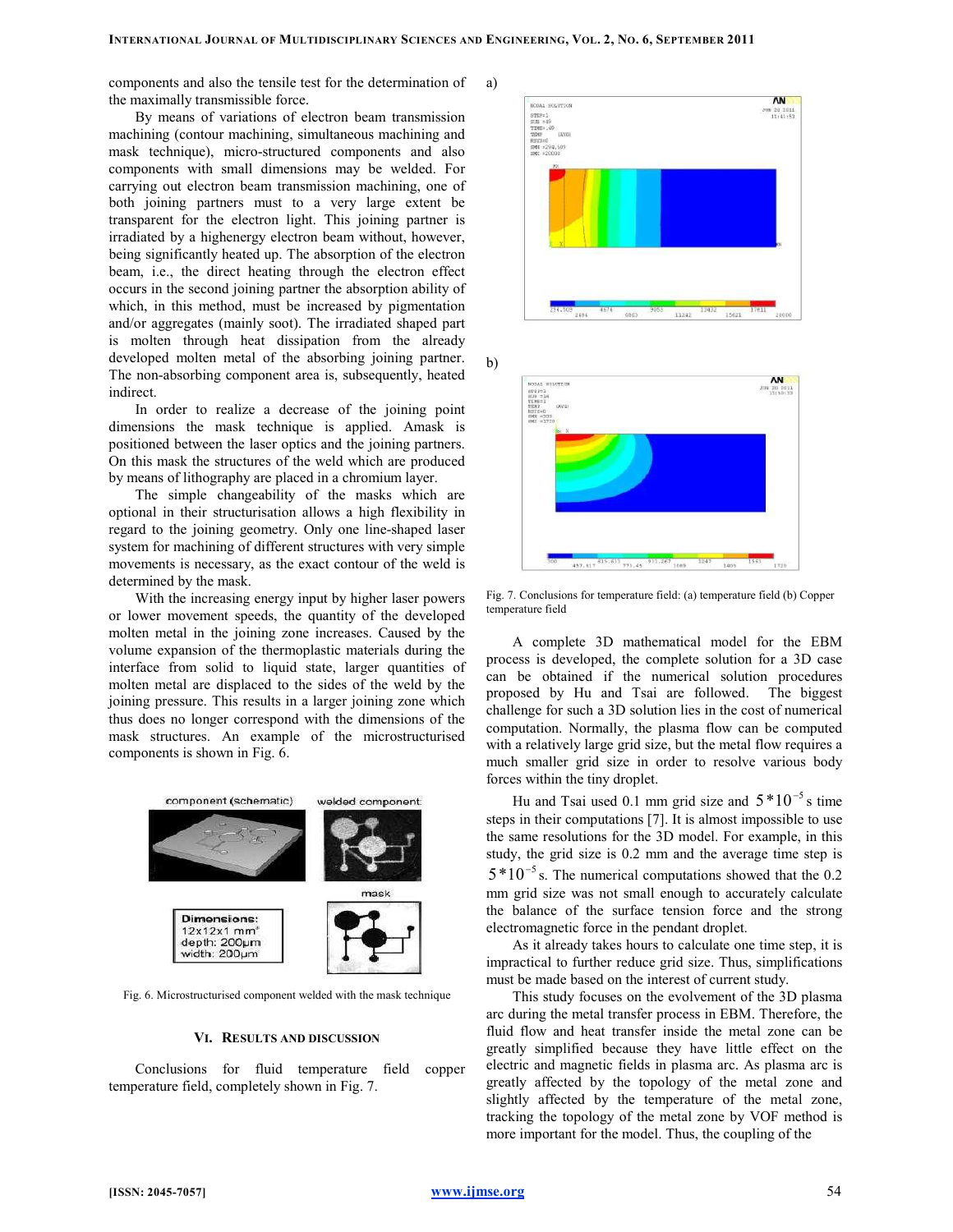

Fig. 8. Typical sequences of temperature, electrical potential, and pressure distributions on the symmetric plane  $(y = 0)$  for an axisymmetric stationary arc: (a) temperature, (b) electrical potential, (c) pressure.

plasma arc zone with the metal zone is relaxed by reducing the calculation of the plasma arc from at each time step to at some moments of interest. Fig. 8. shows the distributions at the workpiece surface at  $t = 64$  ms [3].

In this study, the electrode is a 1.6-mm- diameter mild steel wire and the workpiece is a 5-mm-thick mild steel chunk. The properties of steel are taken from in the computation. The machining current is 240 A and the equilibrium arc length is 9 mm. The electrode feed rate is set as 4.8 mm/s according to experiments in. The growth of the pendant droplet is controlled by the surface tension force only. This approximation reduces the complexities caused by the strong electromagnetic force, which requires smaller grid size and time step [3].

### VII. CONCLUSIONS

Besides their high rating in macro-range industrial manufacturing processes, beam joining methods are also increasingly gaining in importance in the micro-system technology (MST). While the industry is already using the electron beam for joining, surface modifications or for structuring with different process variations, micro-range electron beam joining is still in the laboratory stage.

A more elaborate mathematical model than the one existing before was developed for calculation of melting rate in single-wire arc machining. Additionally a mathematical model for calculation of melting rate in twin-wire arc machining not known from the literature before was developed. On the basis of variation of validity of the mathematical models developed for single-wire and twinwire arc machining it can be stated that the models are quite a true representation of the experimental results and that they are applicable to practical cases as well as to further research work.

The use of the grey-based Taguchi method to determine the SAW process parameters with consideration of multiple performance characteristics has been reported in this paper.

A 3D mathematical model for the metal transfer process in EBM was formulated in this article. A complete model describing the EBM machining process is developed, however, the computation of the transient solution of the complete model was prohibitively time-consuming and beyond the capability of the current PCs. In order to study the electron beam interaction with metal during the metal transfer process, some simplifications have been made.

#### **REFERENCES**

- [1] S. Iijima. "Helical Microtubules of Graphitic Carbon." Nature 354 (1991) pp. 56-58.
- [2] M. S. Dresselhaus, G. Dresselhaus, and P. C. Eklund. Science of Fullerenes and Carbon Nanotubes. Academic Press. San Diego, 1996. pp. 778.
- [3] Rinzler, A.G., J.H. Hafner, P. Nikolaev, L.Lou, S.G. Kim, D. Tomanek, P. Nordlander, D.T. Colbert, and R.E. Smalley. "Unraveling Nanotubes: Field Emission from an Atomic Wire". Science. Vol. 269, No. 5230. Sept. 15, 1995. p. 1550- 1554.
- [4] De Heer, W.A., A. Chatelain, and D. Ugarte. "A Carbon Nanotube Field-Emission Electron Source". Science. vol. 270, No. 5239. Nov. 17, 1995. p. 1179-1182.
- [5] A. M. Rao, D. Jackques, R.C. Haddon, W. Zhu, C. Bower, and S. Jin. "In –Situ grown Carbon Nanotube Array with Excellent Field Emission Characteristics". Appl. Phys. Lett., 76 3813 (2000).
- [6] Chryssolouris, G. Electron Machining: Theory and Practice. Springer-Verlag, New York, 1991.